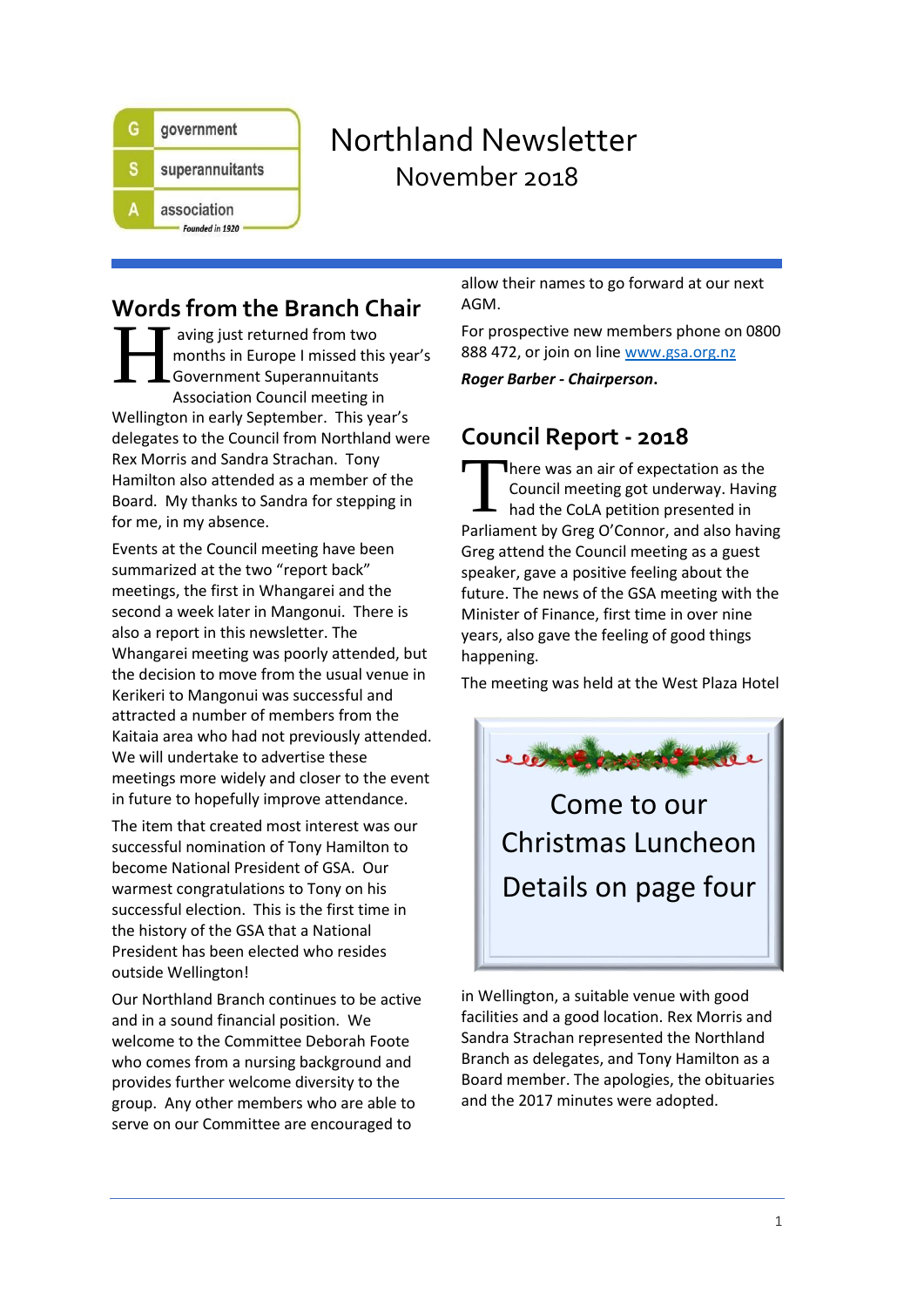Reports on the various goals and activities were adopted. These covered communications, Advocacy, Organisation, Membership and recruitment and Finances.

The cost of communications has changed somewhat with the move to having newsletters all distributed from Wellington rather than each Branch sending out their own. This is reflected in a cost comparison where in 2014 the total expenditure across all branches was \$48,236 and \$25,812 for the National Office. In 2018 the cost to the Branches had reduced to \$15,199 and for the National Office it had increased to \$87,313. This movement of cost to the National Office also reflects the huge amount of time volunteers in each Branch gave.

Unlike the previous Government the new Government has actively demonstrated a willingness to engage with GSA. The Minister of Finance met with the President, Vice President and Board representatives Bill

Robertson and Dallas Elvy on 21 June to discuss a range of matters, in particular the 100% CoLA issue. This was followed by a meeting with the Chair of the Finance and Expenditure Committee before the petition was presented to Parliament. The petition was presented to Parliament on 3 July and referred to the Finance and Expenditure Select Committee. The Board will also monitor developments from the Tax Working Group.

Board representatives (President, Vice President and Dallas Elvy) met with the State Services Commissioner and two Deputy Commissioners in February resulting in GSA communication via agency payroll sections to all GSF contributors who are currently employees in government agencies. Following this meeting and the agreed action by the Commissioner pre-annuitant and preannuitant spouse membership has increased markedly. A quarter of current contributors are from education sector. Member count 31 March:

| Total $2017 = 27976$<br>2.4% change [665] | $2018 = 27311$ |
|-------------------------------------------|----------------|
| Northland $= 822$<br>2.3% change [19]     | $2018 = 803$   |

An amended set of accounts was presented to the council meeting. There was some disappointment with the budget deficit that occurred but this was clearly explained -the centennial project had not been included in the budget.

-the change in way newsletters are distributed has led to cost increases. -one off costs of employing a new Executive Officer and Office Manager.

The National Office budget was adopted which includes costs for the Centennial Project.

#### Funny Retirement Quotes

'The best time to start thinking about your retirement is before the boss does.' *Anonymous*

He attacked everything in life with a mix of extraordinary genius and naive incompetence, and it was often difficult to tell which was which. *Douglas Adams*

'I always arrive late at the office, but I make up for it by leaving early.' *Charles Lamb*.

'When a man retires and time is no longer a matter of urgent importance, his colleagues generally present him with a watch.' *R C Sherriff.*

'Half our life is spent trying to find something to do with the time we have rushed through life trying to save.' *Will Rogers, Autobiography, 1949.*

The Board is keeping a watching brief over Branches. This is to pre-empt any difficulties that Branches may come up against such as not being able to form a committee or not able to fill roles within the committee.

The Board has been focusing on the Future of the GSA with a sub-committee led by Tony Hamilton. A second working paper has been developed (first one presented at the 2017 Council) and reported on at the Council meeting. Some issues that arose included a motion from Hawkes Bay that "That Board member liaison visits to Branches be made as and when necessary". This motion, supported by Northland was agreed to.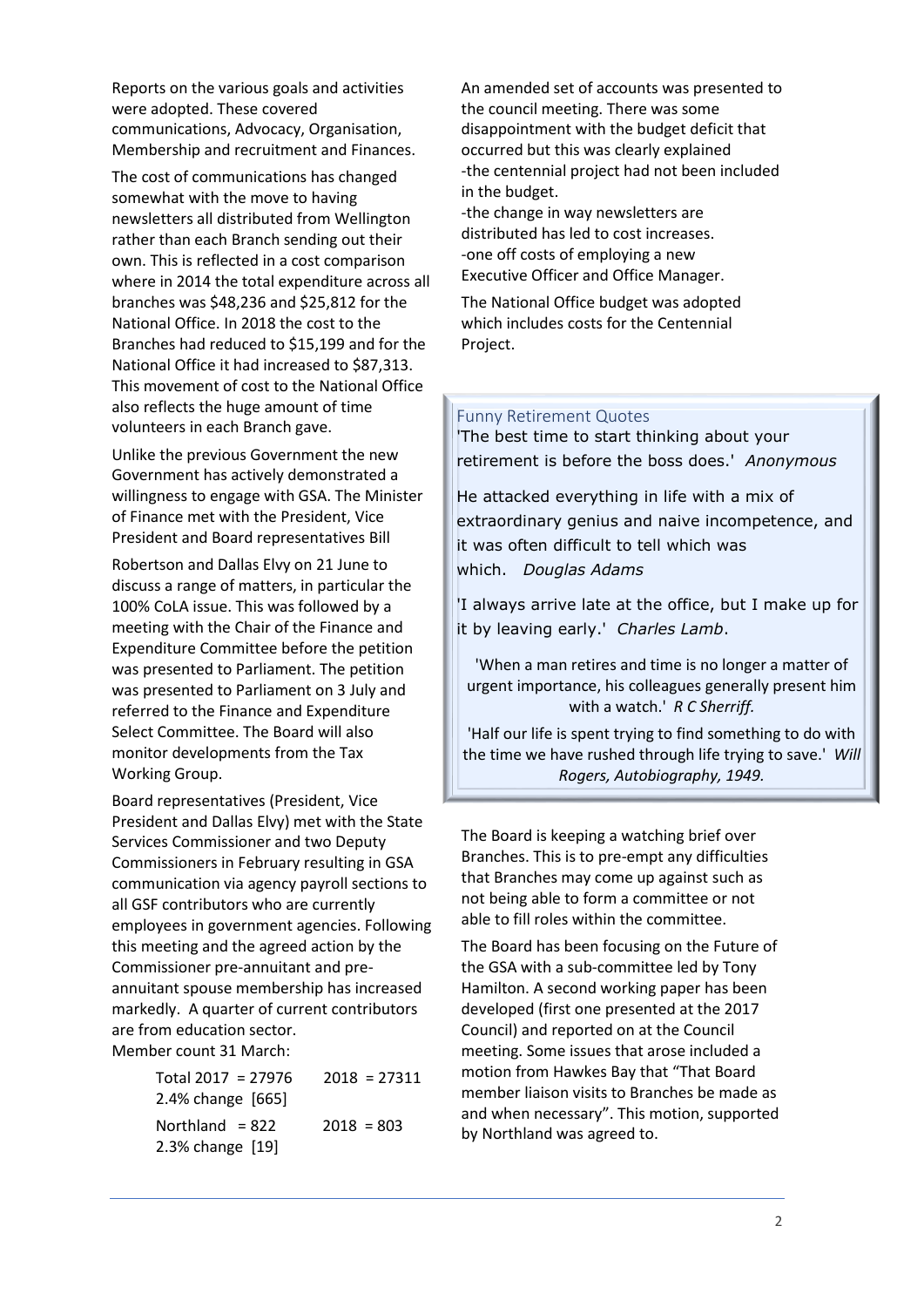The Auckland Branch moved "That Council rescind its decision of 2017 to pool the reserves at the National level and affirm that it is the responsibility of Branches and National Office to work within their budgets". Northland did not support this motion but the Council passed it.

The policy on the Investment of Financial Reserves was deferred so the Board could further develop various aspects around the procedures for this.

The Board elections saw a change of leadership with Tony Hamilton elected as the President. As Tony was the only nomination for Vice President, this position has been held over and will be considered by the Board, as the meeting was unable to take nominations from the floor. The seven nominations for Board members included Tony. Tony's election as President left six nominations for five positions. At the Board meeting immediately after the Council meeting, the unsuccessful candidate was appointed to the Board.

The Board has established a new Audit and Risk committee. With the changes to the GSA it is important that the Board keep a watching brief over all its operations.

### **Your Current Committee**

#### **Chairperson**

*Roger Barber, 435 0785 [tudorwoodnz@gmail.com](mailto:tudorwoodnz@gmail.com)*

#### **Secretary**

Rex Morris, 4354628 or 0800 888 472 *[northland@gsa.org.nz](mailto:northland@gsa.org.nz)*

#### **Treasurer**

*Tony Hamilton, 929 9772 [tah3524@gmail.com](mailto:tah3524@gmail.com)*

### **Committee**

*Jack Kerr, 4373035 [jackkerr@xtra.co.nz](mailto:jackkerr@xtra.co.nz) Deborah Foote, 4361739 [phoenixrae56@gmail.com](mailto:phoenixrae56@gmail.com) Robin Shepherd, 09 4084192 [rlshepherd@orcon.net.nz](mailto:rlshepherd@orcon.net.nz)*

*Harris Shortland, 4347550 [h.shortland@xtra.co.nz](mailto:h.shortland@xtra.co.nz) Sandra Strachan, 4362532 [sandrastra@hotmail.com](mailto:sandrastra@hotmail.com)*

Two guest speakers gave presentations to the Council meeting. Greg O'Connor gave a fascinating talk as a new member of Parliament and was able to thread his talk with interesting commentary around superannuation. Cecilia Tarrant, Chairperson, gave an overview of the role and function of the GSFA.

Roger Openshaw, Emeritus Professor History Massey University, is writing the history of the GSA. Roger is also an active member of the GSA from the Manawatu Branch. The project is well underway with drafts of the book due in December.

Janice Campbell, retiring President, Wellington, and John Fitzgerald, Waikato King Country, were made life members of the GSA.

#### *Delegates: Rex Morris & Sandra Strachan*